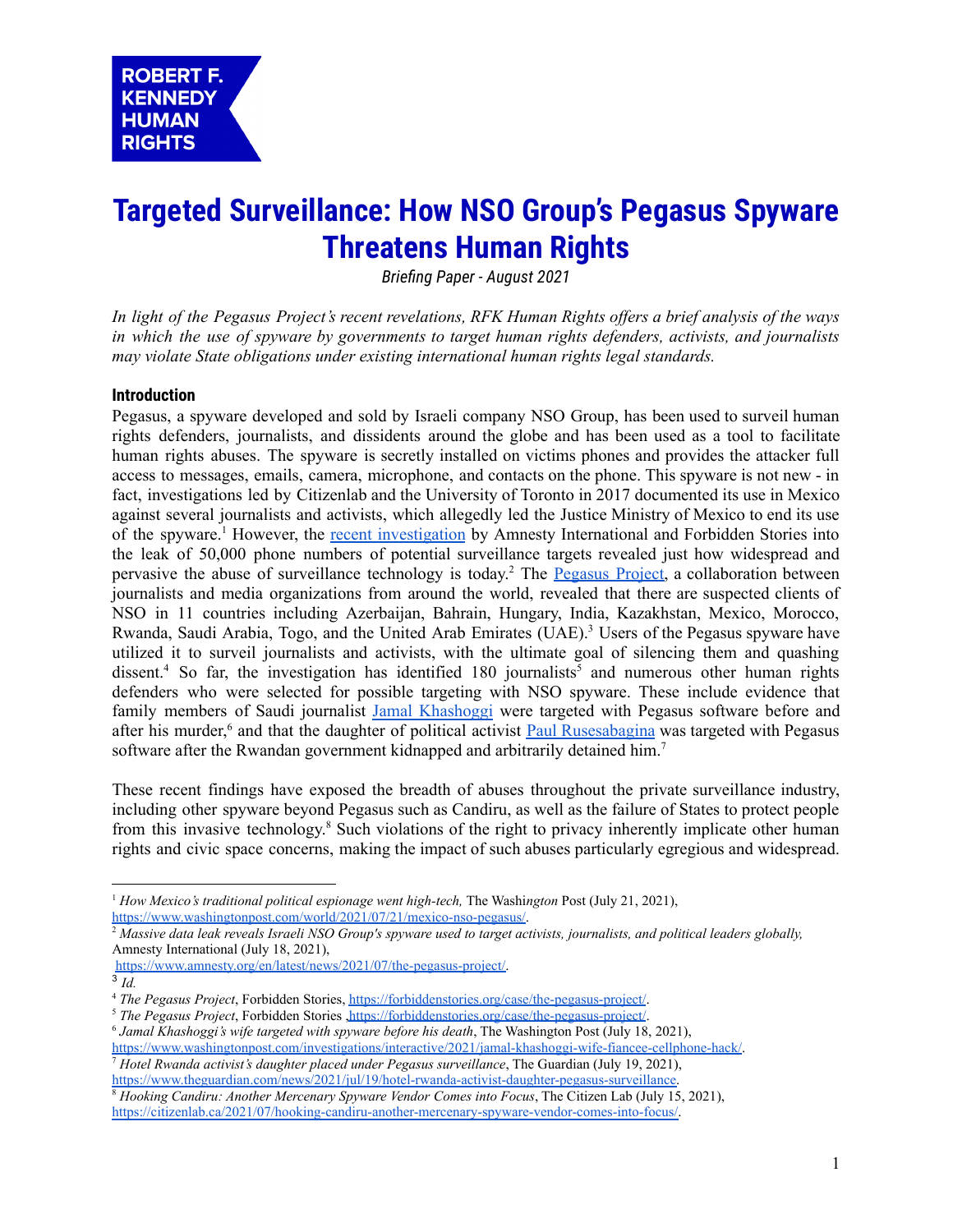

The UN High Commissioner for Human Rights said that, "technology-enabled surveillance poses significant risks to the enjoyment of human rights in peaceful assemblies and is an important contributor to the shrinking of civic space in many countries." 9

## **The Fundamental Right to Privacy**

The use of spyware most prominently implicates the human right to privacy, enshrined in the [Universal](https://www.un.org/en/about-us/universal-declaration-of-human-rights) [Declaration](https://www.un.org/en/about-us/universal-declaration-of-human-rights) of Human Rights (UDHR) under article 12 and the [International](https://www.ohchr.org/EN/ProfessionalInterest/Pages/CCPR.aspx) Covenant on Civil and [Political](https://www.ohchr.org/EN/ProfessionalInterest/Pages/CCPR.aspx) Rights (ICCPR) under article 17.<sup>10</sup>

Article 12 of the UDHR states that "no one shall be subjected to arbitrary interference with his privacy, family, home or correspondence, nor to attacks upon his honour and reputation. Everyone has the right to protection of the law against such interference or attacks."<sup>11</sup> Similarly, Article 17 of the ICCPR, which is binding on States, provides that "no one shall be subjected to arbitrary or unlawful interference with his or her privacy, family, home or correspondence, nor to unlawful attacks on his or her honour or reputation" and that "everyone has the right to the protection of the law against such interference or attacks."<sup>12</sup> Article 17 of the ICCPR permits interference with the right to privacy only where it is "authorized by domestic law that is accessible and precise and that conforms to the requirements of the Covenant," has a "legitimate aim," and "meets the tests of necessity and proportionality." 13

## *The Right to Privacy and its Implications for the Right to Freedom of Expression*

The violation of the right to privacy through targeted surveillance is deeply intertwined with the repression of the rights to freedom of expressions and association, and the importance of the right to privacy is further heightened when freedom of expression is also threatened. Article 19 of both the UDHR and ICCPR protect the right to hold opinions without interference and to seek, receive, and impart information through any media. Article 19(3) establishes a three-part test that requires restrictions on this right to be provided by law and be necessary to protect the rights or reputation of others, national security or public order, or public health or morals.<sup>14</sup>

<sup>13</sup> U.N. Special Rapporteur on the promotion and protection of human rights and fundamental freedoms while countering terrorism, Report of the Special Rapporteur on the promotion and protection of human rights and fundamental freedoms while countering terrorism, ¶ 30, U.N. Doc. A/HRC/69/397 (Sept. 23, 2014), *available at*

[https://documents-dds-ny.un.org/doc/UNDOC/GEN/N14/545/19/PDF/N1454519.pdf?OpenElement.](https://documents-dds-ny.un.org/doc/UNDOC/GEN/N14/545/19/PDF/N1454519.pdf?OpenElement)

<sup>14</sup> Human Rights Committee, CCPR General Comment No. 34: Article 19: Freedoms of opinion and expression, ¶ 5-9 and 22-36, U.N. Doc. CCPR/C/GC/34 (Sept. 12, 2011), *available at* [https://www2.ohchr.org/english/bodies/hrc/docs/gc34.pdf.](https://www2.ohchr.org/english/bodies/hrc/docs/gc34.pdf)

<sup>9</sup> U.N. High Commissioner for Human Rights, Report: Impact of new technologies on the promotion and protection of human rights in the context of assemblies, including peaceful protests, ¶ 24, U.N. Doc. A/HRC/44/24 (June 24, 2020), *available at* [https://undocs.org/A/HRC/44/24.](https://undocs.org/A/HRC/44/24)

<sup>10</sup> Universal Declaration of Human Rights, Article 12, *available at* [https://www.un.org/en/about-us/universal-declaration-of-human-rights;](https://www.un.org/en/about-us/universal-declaration-of-human-rights) International Covenant on Civil and Political Rights, Article 17, *available at* <https://www.ohchr.org/EN/ProfessionalInterest/Pages/CCPR.aspx>.

<sup>11</sup> Universal Declaration of Human Rights, Article 12, *available at*

[https://www.un.org/en/about-us/universal-declaration-of-human-rights.](https://www.un.org/en/about-us/universal-declaration-of-human-rights)

<sup>&</sup>lt;sup>12</sup> International Covenant on Civil and Political Rights, Article 17, *available at* 

<https://www.ohchr.org/EN/ProfessionalInterest/Pages/CCPR.aspx>; Treaties, such as the ICCPR, are legally binding upon States, while other instruments such as the UDHR, although not initially binding, have become incorporated into customary international law, which all States are obliged to follow. For further information on different types of international law and their obligations, please see: [https://www.law.georgetown.edu/wp-content/uploads/2019/08/A-Guide-to-the-Basics-of-Intl-Law.pdf.](https://www.law.georgetown.edu/wp-content/uploads/2019/08/A-Guide-to-the-Basics-of-Intl-Law.pdf)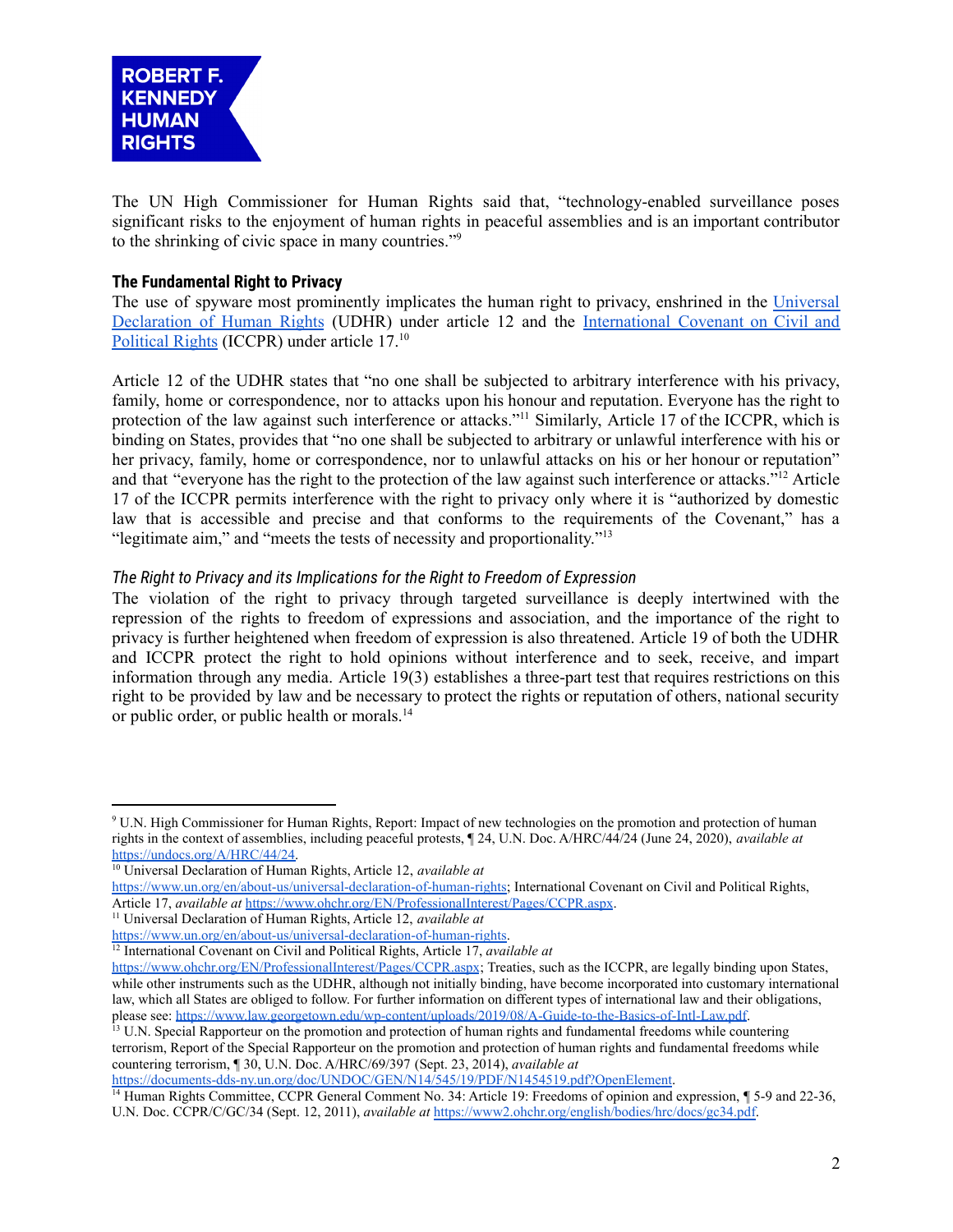

Article 19(3) obligations are triggered even when there is merely a possibility of an interference with communications data.<sup>15</sup> According to General [Comment](https://www.refworld.org/docid/453883f922.html) No. 16, a document which interprets and clarifies various provisions of the ICCPR produced by the Human Rights Committee, compliance with Article 17 requires that the confidentiality of correspondence, whether electronic or otherwise, should be guaranteed de jure and de facto. <sup>16</sup> Further, a report from the United Nations High Commissioner for Human Rights states that, "...the collection and retention of communications data amounts to an interference with privacy whether or not those data are subsequently consulted or used. Even the mere possibility of communications information being captured creates an interference with privacy, with a potential chilling effect on rights..."<sup>17</sup>

## *Violations of the Right to Privacy and Implications on the Right to Freedom of Expression*

The former United Nations Special Rapporteur on the promotion and protection of the right to freedom of expression and opinion, David Kaye, noted, "While these principles apply in all cases of targeted surveillance, they have a particular force when expression in the public interest is implicated. Targeted surveillance creates incentives for self-censorship and directly undermines the ability of journalists and human rights defenders to conduct investigations...".<sup>18</sup> General [Comment](https://www2.ohchr.org/english/bodies/hrc/docs/gc34.pdf) No. 34, interpreting ICCPR Article 19 freedoms of opinion and expression, further holds that under no circumstances can the restrictions to the right under Article 19(3) be used to justify "the muzzling of any advocacy of multi-party democracy, democratic tenets and human rights.". <sup>19</sup> The Human Rights Committee emphasizes the specific importance of protecting journalists and human rights defenders in the face of surveillance.<sup>20</sup> In a recent [statement](https://www.ohchr.org/EN/NewsEvents/Pages/DisplayNews.aspx?NewsID=27326&LangID=E) regarding the Pegasus Project revelations, the UN High Commissioner for Human Rights emphasized that, "surveillance measures can only be justified in narrowly defined circumstances, with a legitimate goal and they must be both necessary and proportionate to that goal."<sup>21</sup>

Regional instruments further oblige States to protect individuals and human rights defenders from targeted surveillance. The African Commission on Human and Peoples' Rights requires that States prevent unlawful surveillance undertaken by both State and non-State actors and that any targeted

<https://chrgj.org/wp-content/uploads/2019/05/190301-GJC-Submission-on-Surveillance-Software.pdf>.

[https://www.ohchr.org/EN/HRBodies/HRC/RegularSessions/Session27/Documents/A.HRC.27.37\\_en.pdf.](https://www.ohchr.org/EN/HRBodies/HRC/RegularSessions/Session27/Documents/A.HRC.27.37_en.pdf)

<sup>18</sup> U.N. Special Rapporteur on the promotion and protection of the right to freedom of opinion and expression, Surveillance and human rights: Report of the Special Rapporteur on the promotion and protection of the right to freedom of opinion and expression, ¶ 26, U.N. Doc. A/HRC/41/35 (May 28, 2019), *available at*

[https://undocs.org/Home/Mobile?FinalSymbol=A%2FHRC%2F41%2F35&Language=E&DeviceType=Desktop.](https://undocs.org/Home/Mobile?FinalSymbol=A%2FHRC%2F41%2F35&Language=E&DeviceType=Desktop)

<sup>&</sup>lt;sup>15</sup> U.N. High Commissioner for Human Rights, The right to privacy in the digital age: Report of the Office of the United Nations High Commissioner for Human Rights, ¶ 20, U.N. Doc. A/HRC/27/37 (June 30, 2014), *available at*

[https://www.ohchr.org/EN/HRBodies/HRC/RegularSessions/Session27/Documents/A.HRC.27.37\\_en.pdf;](https://www.ohchr.org/EN/HRBodies/HRC/RegularSessions/Session27/Documents/A.HRC.27.37_en.pdf) See also Global Justice Clinic NYU School of Law, Attempted Digital Surveillance as a Completed Human Rights Violation: Why Targeting Human Rights Defenders Infringes on Rights (March 1, 2019) available at,

<sup>&</sup>lt;sup>16</sup> Human Rights Committee, CCPR General Comment No. 16: Article 17 (Right to Privacy) The Right to Respect of Privacy, Family, Home and Correspondence, and Protection of Honour and Reputation, ¶ 8, U.N. Doc. HRI/GEN/1/Rev.9 (Vol. I) (April 8, 1988), *available at* [https://www.refworld.org/docid/453883f922.html.](https://www.refworld.org/docid/453883f922.html)

<sup>17</sup> U.N. High Commissioner for Human Rights, The right to privacy in the digital age: Report of the Office of the United Nations High Commissioner for Human Rights, ¶ 20, U.N. Doc. A/HRC/27/37 (June 30, 2014), *available at*

<sup>20</sup> *Id.* <sup>19</sup> Human Rights Committee, CCPR General Comment No. 34: Article 19: Freedoms of opinion and expression, ¶ 23, U.N. Doc. CCPR/C/GC/34 (Sept. 12, 2011), *available at* <https://www2.ohchr.org/english/bodies/hrc/docs/gc34.pdf>.

<sup>21</sup> *Use of spyware to surveil journalists and human rights defenders Statement by UN High Commissioner for Human Rights Michelle Bachelet*, U.N. Office of the High Commissioner for Human Rights (July 19, 2021), *available at* [https://www.ohchr.org/EN/NewsEvents/Pages/DisplayNews.aspx?NewsID=27326&LangID=E.](https://www.ohchr.org/EN/NewsEvents/Pages/DisplayNews.aspx?NewsID=27326&LangID=E)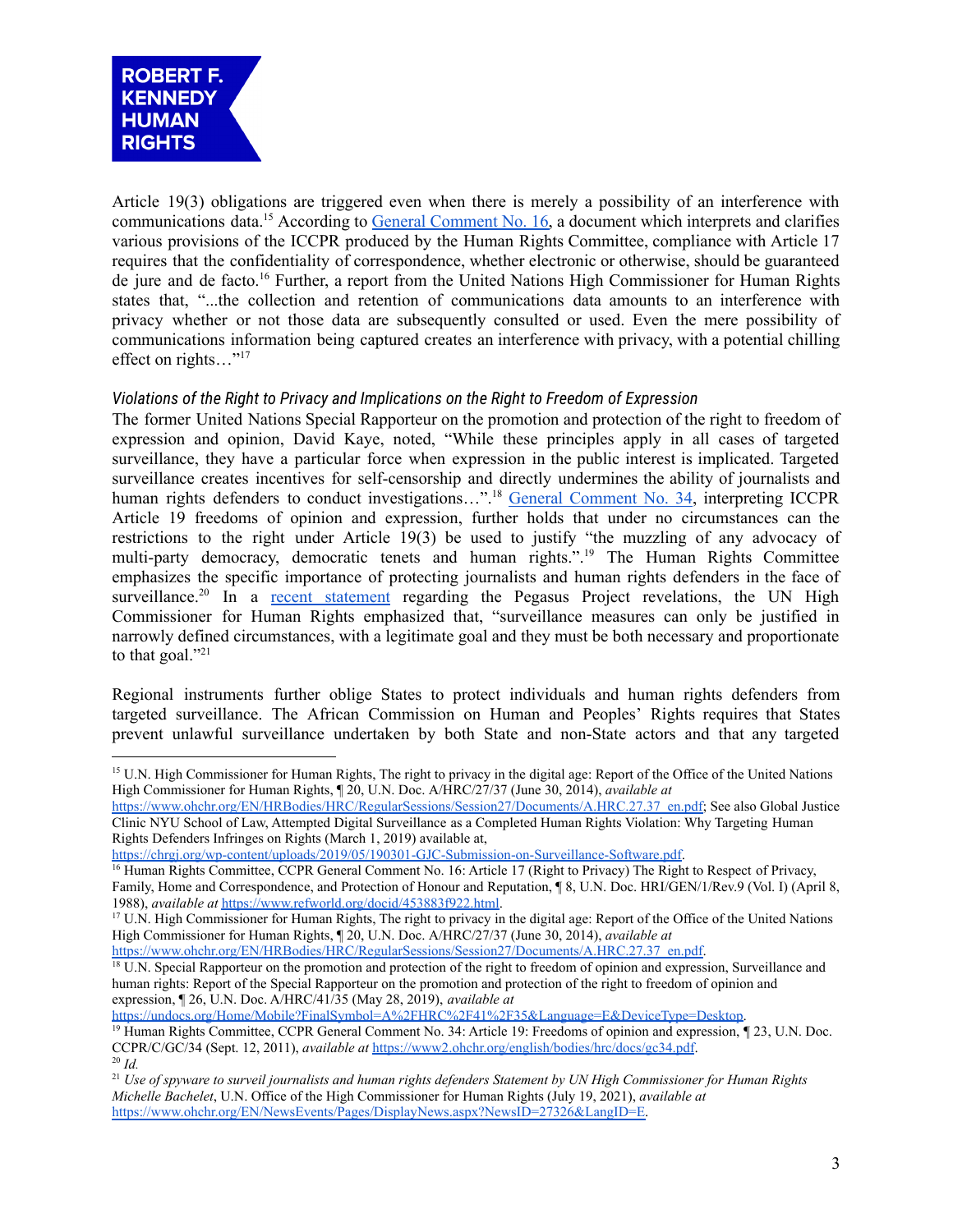

surveillance complies with international human rights standards and provides adequate safeguards for the right to privacy. 22 In the Americas, the Office of the Special Rapporteur for Freedom of Expression for the Inter-American Commission on Human Rights has also recognized that unlawful surveillance activity can both directly and indirectly restrict freedom of expression. <sup>23</sup> The Inter-American human rights system urges States to implement laws that limit their own power to surveil private communications.<sup>24</sup> In a [joint](http://www.oas.org/en/iachr/expression/docs/reports/2014_04_08_Internet_ENG%20_WEB.pdf) [declaration](http://www.oas.org/en/iachr/expression/docs/reports/2014_04_08_Internet_ENG%20_WEB.pdf) from the U.N. Special Rapporteur on the Protection and Promotion of the Right to Freedom of Opinion and Expression and the Special Rapporteur for Freedom of Expression of the Inter-American Commission on Human Rights, they declare, "Any surveillance of communications and interference with privacy that exceeds what is stipulated by law, has ends that differ from those which the law permits, or is carried out clandestinely must be harshly punished. Such illegitimate interference includes actions taken for political reasons against journalists and independent media."<sup>25</sup>

NSO Group's Pegasus spyware is secretly installed on victims phones and provides the attacker full access to messages, emails, camera, microphone, and contacts on the phone. Many of those targeted by this surveillance are journalists, human rights defenders, activists, and politicians. Such targeted surveillance is in violation of the ICCPR's article 17 right to privacy because the spyware is being used to interfere with privacy, family, home, and correspondence. The application of the Pegasus spyware would likely not constitute an article 19(3) permissible interference with the right to privacy because it is not authorized by domestic law, is not in conformity with the Covenant, does not have a legitimate aim, and does not meet the necessity and proportionality tests. <sup>26</sup> Further, in light of the damaging effects the unlawful targeted surveillance has had on freedom of expression, including its involvement in the killings and arrests of journalists,<sup>27</sup> Article 17 of the ICCPR has "a particular force" and Article 19(3) cannot be used as a justification. 28

### **State Obligations**

### *Duty to Protect Individuals From Surveillance*

Despite some uncertainty over the extent of State obligations to protect individuals from targeted surveillance, a legal framework does exist that can serve as a foundation to hold States accountable, both for targeted surveillance conducted by States themselves, as well as for protecting individuals from third-party surveillance and private surveillance companies. Under Article 2 of the ICCPR, States have a

[http://www.oas.org/en/iachr/expression/docs/reports/2014\\_04\\_08\\_Internet\\_ENG%20\\_WEB.pdf.](http://www.oas.org/en/iachr/expression/docs/reports/2014_04_08_Internet_ENG%20_WEB.pdf)

*<sup>22</sup>*The African Commission on Human and Peoples' Rights, Declaration of Principles on Freedom of Expression and Access to Information in Africa, Principles 20, 41 (Nov. 2019), available at

[https://www.achpr.org/public/Document/file/English/Declaration%20of%20Principles%20on%20Freedom%20of%20Expression](https://www.achpr.org/public/Document/file/English/Declaration%20of%20Principles%20on%20Freedom%20of%20Expression_ENG_2019.pdf) [\\_ENG\\_2019.pdf.](https://www.achpr.org/public/Document/file/English/Declaration%20of%20Principles%20on%20Freedom%20of%20Expression_ENG_2019.pdf)

 $23$  United Nations Special Rapporteur on the Protection and Promotion of the Right to Freedom of Opinion and Expression, Special Rapporteur for Freedom of Expression of the Inter-American Commission on Human Rights, Joint Declaration on Surveillance Programs and their Impact on Freedom of Expression, ¶ 150 (June 21, 2013), available at,

 $^{24}$  *Id* at ¶ 6.

 $^{25}$  *Id* at ¶ 10.

<sup>26</sup> *Uncovering the Iceberg: The Digital Surveillance Crisis Wrought by States and the Private Sector*, Amnesty International (July 2021), *available at*, [https://www.amnesty.org/download/Documents/DOC1044912021ENGLISH.PDF.](https://www.amnesty.org/download/Documents/DOC1044912021ENGLISH.PDF)

<sup>27</sup> *Massive data leak reveals Israeli NSO Group's spyware used to target activists, journalists, and political leaders globally,* Amnesty International (July 18, 2021),

[https://www.amnesty.org/en/latest/news/2021/07/the-pegasus-project/.](https://www.amnesty.org/en/latest/news/2021/07/the-pegasus-project/)

<sup>&</sup>lt;sup>28</sup> U.N. Special Rapporteur on the promotion and protection of the right to freedom of opinion and expression, Surveillance and human rights: Report of the Special Rapporteur on the promotion and protection of the right to freedom of opinion and expression, ¶ 26, U.N. Doc. A/HRC/41/35 (May 28, 2019), *available at* [https://undocs.org/Home/Mobile?FinalSymbol=A%2FHRC%2F41%2F35&Language=E&DeviceType=Desktop.](https://undocs.org/Home/Mobile?FinalSymbol=A%2FHRC%2F41%2F35&Language=E&DeviceType=Desktop)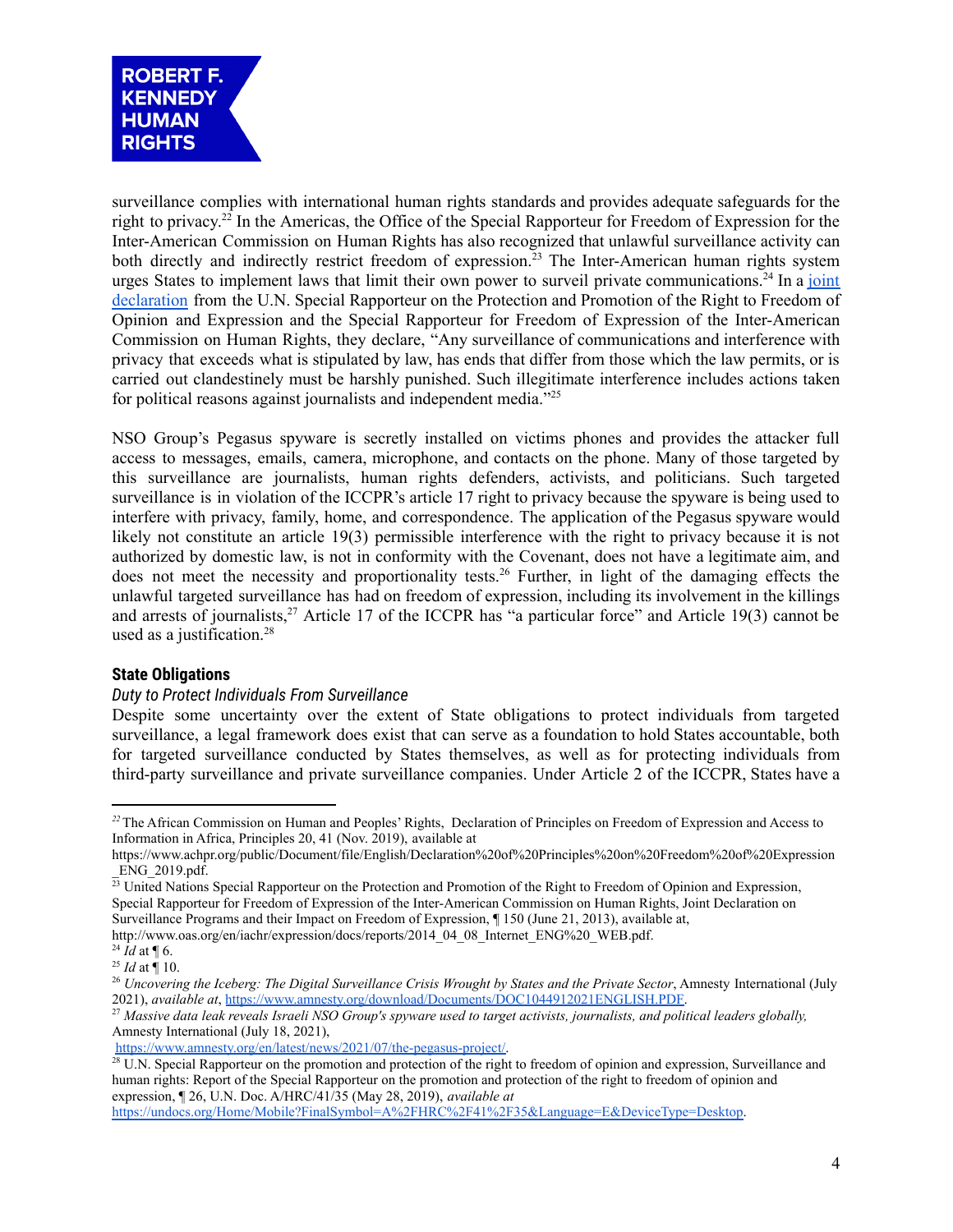

duty to protect individuals from third-party interference and to ensure that all rights in the Covenant are recognized and protected.<sup>29</sup> The UN [Committee](https://www.refworld.org/docid/5beaecba4.html) on Economic, Social and Cultural Rights (CESCR) also held that States have the obligation to prevent companies domiciled there from causing or contributing to human rights abuses, even if they occur in other countries.<sup>30</sup> While former U.N. Special Rapporteur David Kaye said that it is unclear whether States have an affirmative obligation to provide legal protection against targeted surveillance,<sup>31</sup> the U.N. General Assembly has specifically declared that the "surveillance of digital communications must be consistent with international human rights obligations and must be conducted on the basis of a legal framework, which must be publicly accessible, clear, precise, comprehensive and non-discriminatory." <sup>32</sup> Further, the Human Rights Committee has held that the right to privacy requires independent oversight on the part of the State, especially in regards to surveillance.<sup>33</sup> The Committee states that such independent oversight includes mechanisms that oversee the export of surveillance products and equipment, ensuring that the judiciary is involved with the authorization of measures and regulations regarding surveillance, affording remedies to individuals attacked by targeted surveillance, and ensuring that all corporations under its jurisdiction comply with domestic and international human rights laws. 34

### *U.N. Guiding Principles on Business and Human Rights (UNGPs)*

The U.N. Guiding [Principles](https://www.ohchr.org/documents/publications/guidingprinciplesbusinesshr_en.pdf) on Business and Human Rights (UNGPs), a set of guidelines for States and businesses to prevent and address human rights abuses, further declares that a State has a duty to protect individuals, which includes the duty to "take appropriate steps to prevent, investigate, punish and redress human rights abuses by third parties."<sup>35</sup> In particular, the Guiding Principles urge States to "exercise adequate oversight to meet their international human rights obligations" especially when they are contracting with businesses whose work may impact human rights. 36

### *Alleged Violations by States Implicated in Pegasus Spyware Revelations*

So far, the Pegasus Project has identified suspected NSO clients in 11 countries. The large-scale targeting of family, friends, and colleagues of journalists and human rights defenders in those countries has shown such States blatant disregard for human rights and the impunity with which they have been able to use and abuse such spyware. These States have likely violated article 2 of the ICCPR and flouted the principles

<sup>29</sup> International Covenant on Civil and Political Rights, Article 2, *available at* <https://www.ohchr.org/EN/ProfessionalInterest/Pages/CCPR.aspx>

<sup>&</sup>lt;sup>30</sup> U.N. Committee on Economic, Social, and Cultural Rights, CESCR General Comment 14: State obligations under the International Covenant on Economic, Social and Cultural Rights in the context of business activities, ¶ 63, UN Doc. E/C.12/GC/24, § III.C.2 (August 10, 2017), *available at* <https://www.refworld.org/docid/5beaecba4.html>.

<sup>&</sup>lt;sup>31</sup> U.N. Special Rapporteur on the promotion and protection of the right to freedom of opinion and expression, Surveillance and human rights: Report of the Special Rapporteur on the promotion and protection of the right to freedom of opinion and expression, ¶ 27, U.N. Doc. A/HRC/41/35 (May 28, 2019), *available at*

<sup>&</sup>lt;sup>32</sup> U.N. General Assembly, The right to privacy in the digital age, U.N. Doc. A/RES/73/179 (January 19, 2021) *available at* [https://documents-dds-ny.un.org/doc/UNDOC/GEN/N18/449/97/PDF/N1844997.pdf?OpenElement.](https://documents-dds-ny.un.org/doc/UNDOC/GEN/N18/449/97/PDF/N1844997.pdf?OpenElement) [https://undocs.org/Home/Mobile?FinalSymbol=A%2FHRC%2F41%2F35&Language=E&DeviceType=Desktop.](https://undocs.org/Home/Mobile?FinalSymbol=A%2FHRC%2F41%2F35&Language=E&DeviceType=Desktop)

<sup>&</sup>lt;sup>33</sup> Human Rights Committee, Concluding observations on the sixth periodic report of Italy, ¶ 36, U.N. Doc. CCPR/C/ITA/CO/6 (May 1, 2017) *available at*,

<sup>34</sup> *Id* at ¶ 37. [https://tbinternet.ohchr.org/\\_layouts/15/treatybodyexternal/Download.aspx?symbolno=CCPR/C/ITA/CO/6&Lang=En](https://tbinternet.ohchr.org/_layouts/15/treatybodyexternal/Download.aspx?symbolno=CCPR/C/ITA/CO/6&Lang=En).

<sup>&</sup>lt;sup>35</sup> Human Rights Council. Report of the Special Representative of the Secretary- General on the issue of human rights and transnational corporations and other business enterprises, John Ruggie: Guiding Principles on Business and Human Rights: Implementing the United Nations "Protect, Respect and Remedy" Framework, U.N. Doc. A/HRC/17/31 *available at*,

<sup>36</sup> *Id.* [https://undocs.org/Home/Mobile?FinalSymbol=A%2FHRC%2F17%2F31&Language=E&DeviceType=Desktop.](https://undocs.org/Home/Mobile?FinalSymbol=A%2FHRC%2F17%2F31&Language=E&DeviceType=Desktop)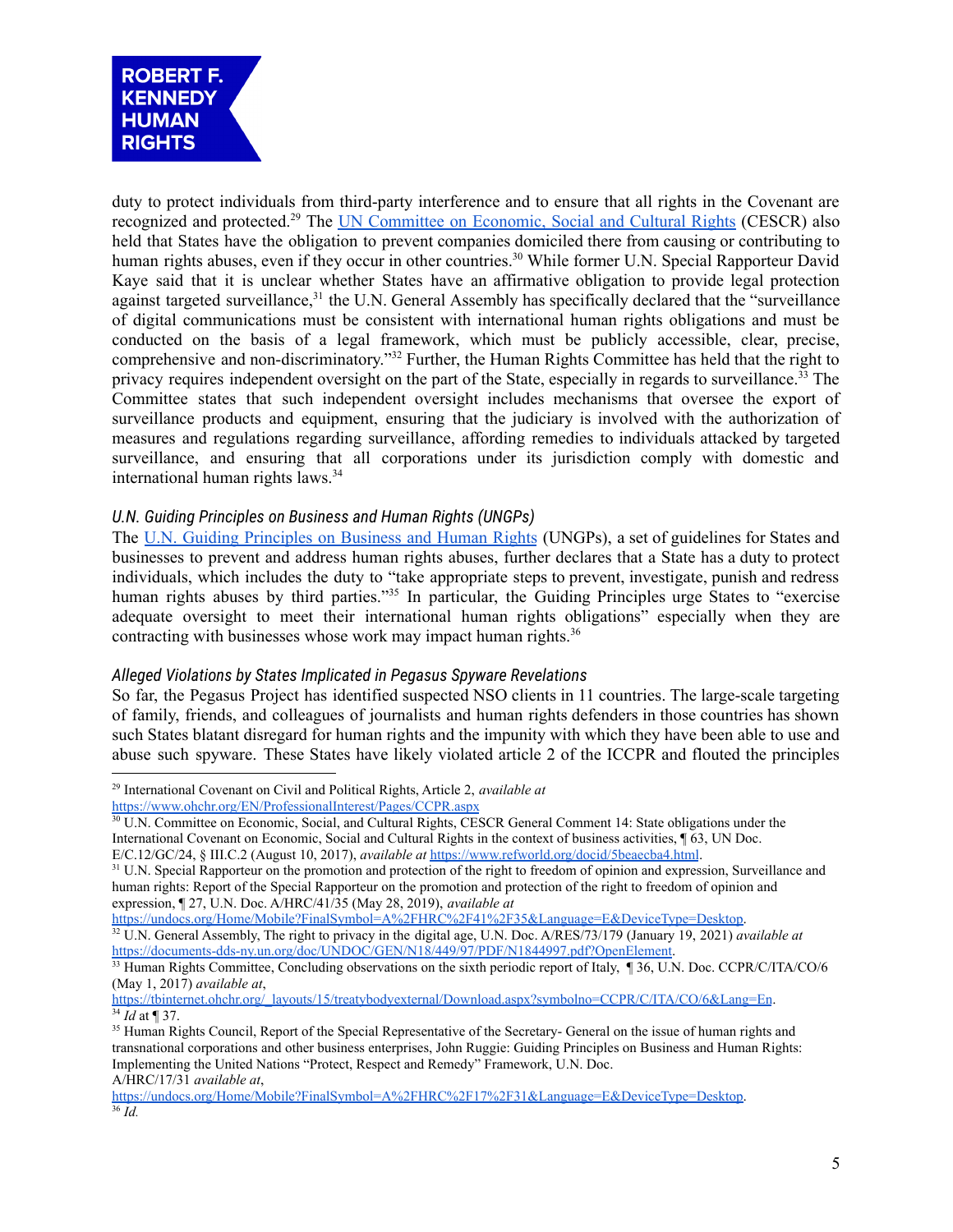

laid out in the UNGPs by not only failing to protect the victims of this unlawful targeted surveillance, but by actively attacking these victims and stifling civic space. Following the Pegasus Project findings, numerous human rights organizations<sup>37</sup>, including RFK Human Rights, have called for a [moratorium](https://www.amnesty.org/download/Documents/DOC1045162021ENGLISH.PDF) on the sale and use of surveillance technology.<sup>38</sup>

## **Responsibilities of Corporations**

A culture of widespread secrecy prevails throughout the private surveillance industry along with a lack of accountability, frequently resulting in rampant abuse and human rights violations. The UNGPs provide a framework for businesses to assess whether they are in compliance with international human rights standards. The framework emphasizes establishing policy commitments to respect human rights, due diligence processes to identify, prevent, mitigate and account for human rights impacts, consultation with affected groups, evaluation of human rights policies, and effective grievance mechanisms.<sup>39</sup> The UN High Commissioner for Human Rights, has said that, "companies involved in the development and distribution of surveillance technologies are responsible for avoiding harm to human rights."<sup>40</sup>

Despite this, few companies in the surveillance industry abide by the basic tenets of the UNGPs.<sup>41</sup> In particular, the NSO Group claims that they operate with a Business Ethics Committee and on their website they state that they will "investigate any credible allegation of product misuse", but it is unclear whether "misuse" accounts for human rights violations.<sup>42</sup> Agnès Callamard, Secretary General of Amnesty International said that NSO Group claims that they use Pegasus for "legitimate criminal and terror investigations," but the Pegasus Project disclosures, "blow that premise wide open." 43

#### **Conclusion**

The Pegasus Project, beyond revealing the scope and widespread nature of the use of surveillance technology and the resulting human rights violations, has also exposed the gaps in the framework of international human rights laws and standards for States and businesses. States continue to unlawfully surveil victims with impunity. As **Amnesty [International](https://www.amnesty.org/download/Documents/DOC1044912021ENGLISH.PDF)** notes, "Importantly, it must be recognized that **there is no use** of a targeted digital surveillance tool such as Pegasus that does not implicate the

[https://undocs.org/Home/Mobile?FinalSymbol=A%2FHRC%2F17%2F31&Language=E&DeviceType=Desktop.](https://undocs.org/Home/Mobile?FinalSymbol=A%2FHRC%2F17%2F31&Language=E&DeviceType=Desktop)

<sup>42</sup> See [NSO statement of 17 September 2018.](https://citizenlab.ca/wp-content/uploads/2018/09/NSO-Statement-17-September-2018.pdf) See [www.nsogroup.com/about](http://www.nsogroup.com/about). [https://undocs.org/Home/Mobile?FinalSymbol=A%2FHRC%2F41%2F35&Language=E&DeviceType=Desktop.](https://undocs.org/Home/Mobile?FinalSymbol=A%2FHRC%2F41%2F35&Language=E&DeviceType=Desktop)

<sup>37</sup> *Unchecked Spyware Industry Enables Abuses: Governments Should Halt Trade in Surveillance Technology*, Human Rights Watch (July 30, 2021), *available at*, <https://www.hrw.org/news/2021/07/30/unchecked-spyware-industry-enables-abuses>.

<sup>38</sup> *Joint open letter by civil society organizations and independent experts calling on states to implement an immediate moratorium on the sale, transfer and use of surveillance technology*, Amnesty International (July 2021), [https://www.amnesty.org/download/Documents/DOC1045162021ENGLISH.PDF.](https://www.amnesty.org/download/Documents/DOC1045162021ENGLISH.PDF)

<sup>&</sup>lt;sup>39</sup> Human Rights Council, Report of the Special Representative of the Secretary- General on the issue of human rights and transnational corporations and other business enterprises, John Ruggie: Guiding Principles on Business and Human Rights: Implementing the United Nations "Protect, Respect and Remedy" Framework, ¶ 15-25, U.N. Doc. A/HRC/17/31 *available at*,

<sup>40</sup> *Use of spyware to surveil journalists and human rights defenders Statement by UN High Commissioner for Human Rights Michelle Bachelet*, U.N. Office of the High Commissioner for Human Rights (July 19, 2021), *available at* [https://www.ohchr.org/EN/NewsEvents/Pages/DisplayNews.aspx?NewsID=27326&LangID=E.](https://www.ohchr.org/EN/NewsEvents/Pages/DisplayNews.aspx?NewsID=27326&LangID=E)

<sup>&</sup>lt;sup>41</sup> U.N. Special Rapporteur on the promotion and protection of the right to freedom of opinion and expression, Surveillance and human rights: Report of the Special Rapporteur on the promotion and protection of the right to freedom of opinion and expression, ¶ 31, U.N. Doc. A/HRC/41/35 (May 28, 2019), *available at*

<sup>43</sup> *Massive data leak reveals Israeli NSO Group's spyware used to target activists, journalists, and political leaders globally,* Amnesty International (July 18, 2021),

[https://www.amnesty.org/en/latest/news/2021/07/the-pegasus-project/.](https://www.amnesty.org/en/latest/news/2021/07/the-pegasus-project/)